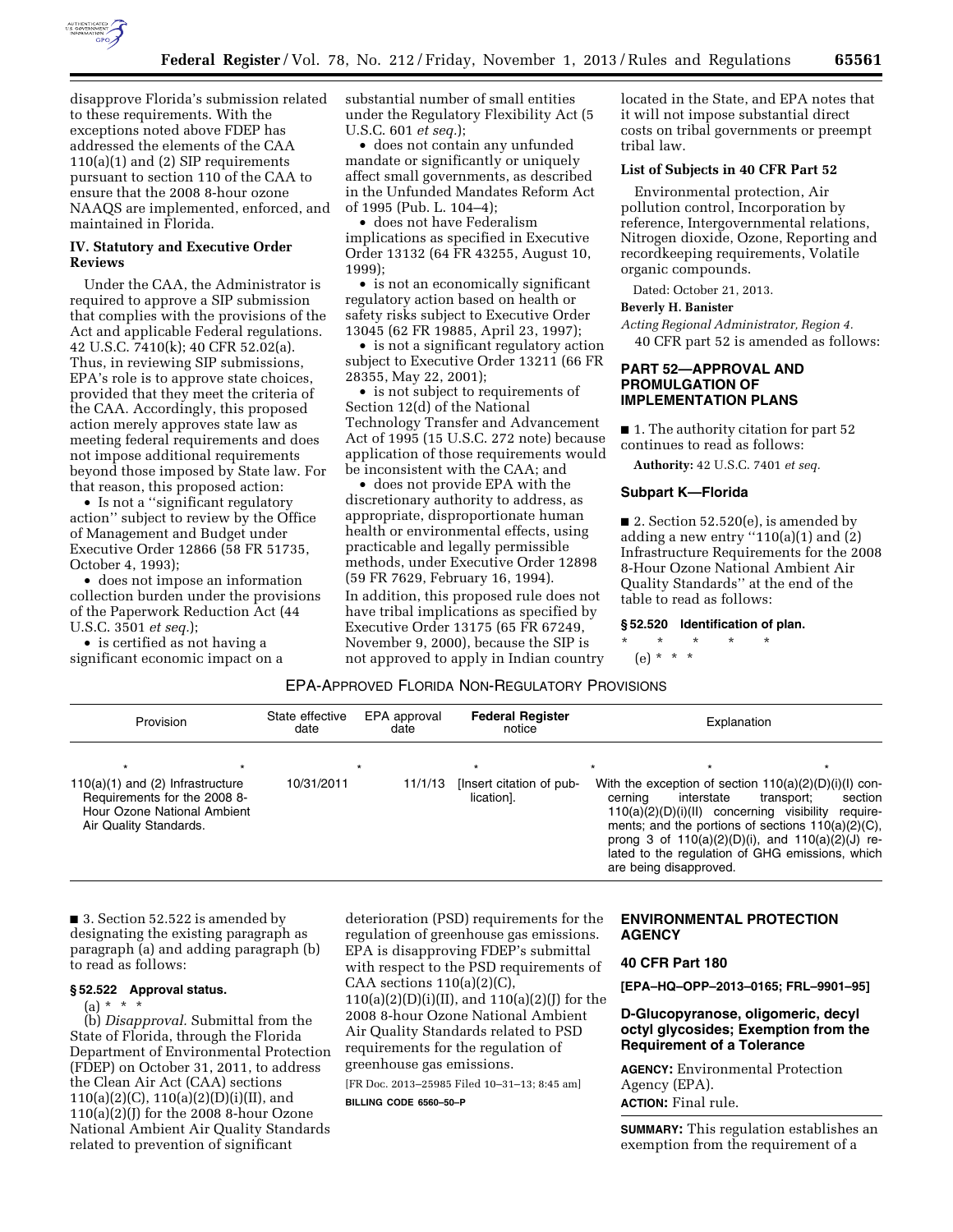tolerance for residues of D-Glucopyranose, oligomeric, decyl octyl glycosides when used as an inert ingredient (surfactant) in antimicrobial formulations (food-contact surface sanitizing solutions) applied to foodcontact surfaces in public eating places, dairy-processing equipment, and foodprocessing equipment and utensils. Lewis & Harrison, on behalf of BASF Corporation, submitted a petition to EPA under the Federal Food, Drug, and Cosmetic Act (FFDCA), requesting establishment of an exemption from the requirement of a tolerance. This regulation eliminates the need to establish a maximum permissible level for residues of D-Glucopyranose, oligomeric, decyl octyl glycosides.

**DATES:** This regulation is effective November 1, 2013. Objections and requests for hearings must be received on or before December 31, 2013, and must be filed in accordance with the instructions provided in 40 CFR part 178 (see also Unit I.C. of the

#### **SUPPLEMENTARY INFORMATION**).

**ADDRESSES:** The docket for this action, identified by docket identification (ID) number EPA–HQ–OPP–2013–0165, is available at *<http://www.regulations.gov>* or at the Office of Pesticide Programs Regulatory Public Docket (OPP Docket) in the Environmental Protection Agency Docket Center (EPA/DC), EPA West Bldg., Rm. 3334, 1301 Constitution Ave. NW., Washington, DC 20460–0001. The Public Reading Room is open from 8:30 a.m. to 4:30 p.m., Monday through Friday, excluding legal holidays. The telephone number for the Public Reading Room is (202) 566–1744, and the telephone number for the OPP Docket is (703) 305–5805. Please review the visitor instructions and additional information about the docket available at *[http://www.epa.gov/dockets.](http://www.epa.gov/dockets)* 

**FOR FURTHER INFORMATION CONTACT:** Lois Rossi, Registration Division (7505P), Office of Pesticide Programs, Environmental Protection Agency, 1200 Pennsylvania Ave. NW., Washington, DC 20460–0001; telephone number: (703) 305–7090; email address: *[RDFRNotices@epa.gov.](mailto:RDFRNotices@epa.gov)* 

# **SUPPLEMENTARY INFORMATION:**

# **I. General Information**

#### *A. Does this action apply to me?*

You may be potentially affected by this action if you are an agricultural producer, food manufacturer, or pesticide manufacturer. The following list of North American Industrial Classification System (NAICS) codes is not intended to be exhaustive, but rather provides a guide to help readers

determine whether this document applies to them. Potentially affected entities may include:

• Crop production (NAICS code 111). • Animal production (NAICS code 112).

• Food manufacturing (NAICS code 311).

• Pesticide manufacturing (NAICS code 32532).

## *B. How can I get electronic access to other related information?*

You may access a frequently updated electronic version of 40 CFR part 180 through the Government Printing Office's e-CFR site at *[http://](http://www.ecfr.gov/cgi-bin/text-idx?&c=ecfr&tpl=/ecfrbrowse/Title40/40tab_02.tpl) www.ecfr.gov/cgi-bin/text[idx?&c=ecfr&tpl=/ecfrbrowse/Title40/](http://www.ecfr.gov/cgi-bin/text-idx?&c=ecfr&tpl=/ecfrbrowse/Title40/40tab_02.tpl) 40tab*\_*02.tpl.* 

# *C. How can I file an objection or hearing request?*

Under FFDCA section 408(g), 21 U.S.C. 346a, any person may file an objection to any aspect of this regulation and may also request a hearing on those objections. You must file your objection or request a hearing on this regulation in accordance with the instructions provided in 40 CFR part 178. To ensure proper receipt by EPA, you must identify docket ID number EPA–HQ– OPP–2013–0165 in the subject line on the first page of your submission. All objections and requests for a hearing must be in writing, and must be received by the Hearing Clerk on or before December 31, 2013. Addresses for mail and hand delivery of objections and hearing requests are provided in 40 CFR 178.25(b).

In addition to filing an objection or hearing request with the Hearing Clerk as described in 40 CFR part 178, please submit a copy of the filing (excluding any Confidential Business Information (CBI)) for inclusion in the public docket. Information not marked confidential pursuant to 40 CFR part 2 may be disclosed publicly by EPA without prior notice. Submit the non-CBI copy of your objection or hearing request, identified by docket ID number EPA–HQ–OPP– 2013–0165, by one of the following methods:

• *Federal eRulemaking Portal: [http://](http://www.regulations.gov)  [www.regulations.gov.](http://www.regulations.gov)* Follow the online instructions for submitting comments. Do not submit electronically any information you consider to be CBI or other information whose disclosure is restricted by statute.

• *Mail:* OPP Docket, Environmental Protection Agency Docket Center (EPA/ DC), (28221T), 1200 Pennsylvania Ave. NW., Washington, DC 20460–0001.

• *Hand Delivery:* To make special arrangements for hand delivery or

delivery of boxed information, please follow the instructions at *[http://](http://www.epa.gov/dockets/contacts.html) [www.epa.gov/dockets/contacts.html.](http://www.epa.gov/dockets/contacts.html)*  Additional instructions on commenting or visiting the docket, along with more information about dockets generally, is available at *[http://www.epa.gov/](http://www.epa.gov/dockets) [dockets.](http://www.epa.gov/dockets)* 

#### **II. Petition for Exemption**

In the **Federal Register** of June 5, 2013 (78 FR 33785) (FRL–9386–2), EPA issued a document pursuant to FFDCA section 408, 21 U.S.C. 346a, announcing the filing of a pesticide petition (PP IN– 10545) by Lewis & Harrison, LLC, 122 C St. NW., Suite 740, Washington, DC 20001 on behalf of BASF Corporation, 100 Park Ave., Florham Park, NJ 07932. The petition requested that 40 CFR 180.940(a) be amended by establishing an exemption from the requirement of a tolerance for residues of alkyl  $(C_8-C_{10})$ polyglucosides (CAS Reg. No. 68515– 73–1) when used as an inert ingredient (surfactant) in antimicrobial formulations (i.e., food contact surface sanitizing solutions) applied to foodcontact surfaces in public eating places, dairy-processing equipment, and foodprocessing equipment and utensils.

That document referenced a summary of the petition prepared by Lewis & Harrison, LLC, on behalf of BASF Corporation, the petitioner, which is available in the docket, *[http://](http://www.regulations.gov) [www.regulations.gov.](http://www.regulations.gov)* There were no comments received in response to the notice of filing.

EPA is establishing a tolerance using a different chemical name than the one requested by the petitioner for the reasons discussed in Unit V.B.

### **III. Inert Ingredient Definition**

Inert ingredients are all ingredients that are not active ingredients as defined in 40 CFR 153.125 and include, but are not limited to, the following types of ingredients (except when they have a pesticidal efficacy of their own): Solvents such as alcohols and hydrocarbons; surfactants such as polyoxyethylene polymers and fatty acids; carriers such as clay and diatomaceous earth; thickeners such as carrageenan and modified cellulose; wetting, spreading, and dispersing agents; propellants in aerosol dispensers; microencapsulating agents; and emulsifiers. The term ''inert'' is not intended to imply nontoxicity; the ingredient may or may not be chemically active. Generally, EPA has exempted inert ingredients from the requirement of a tolerance based on the low toxicity of the individual inert ingredients.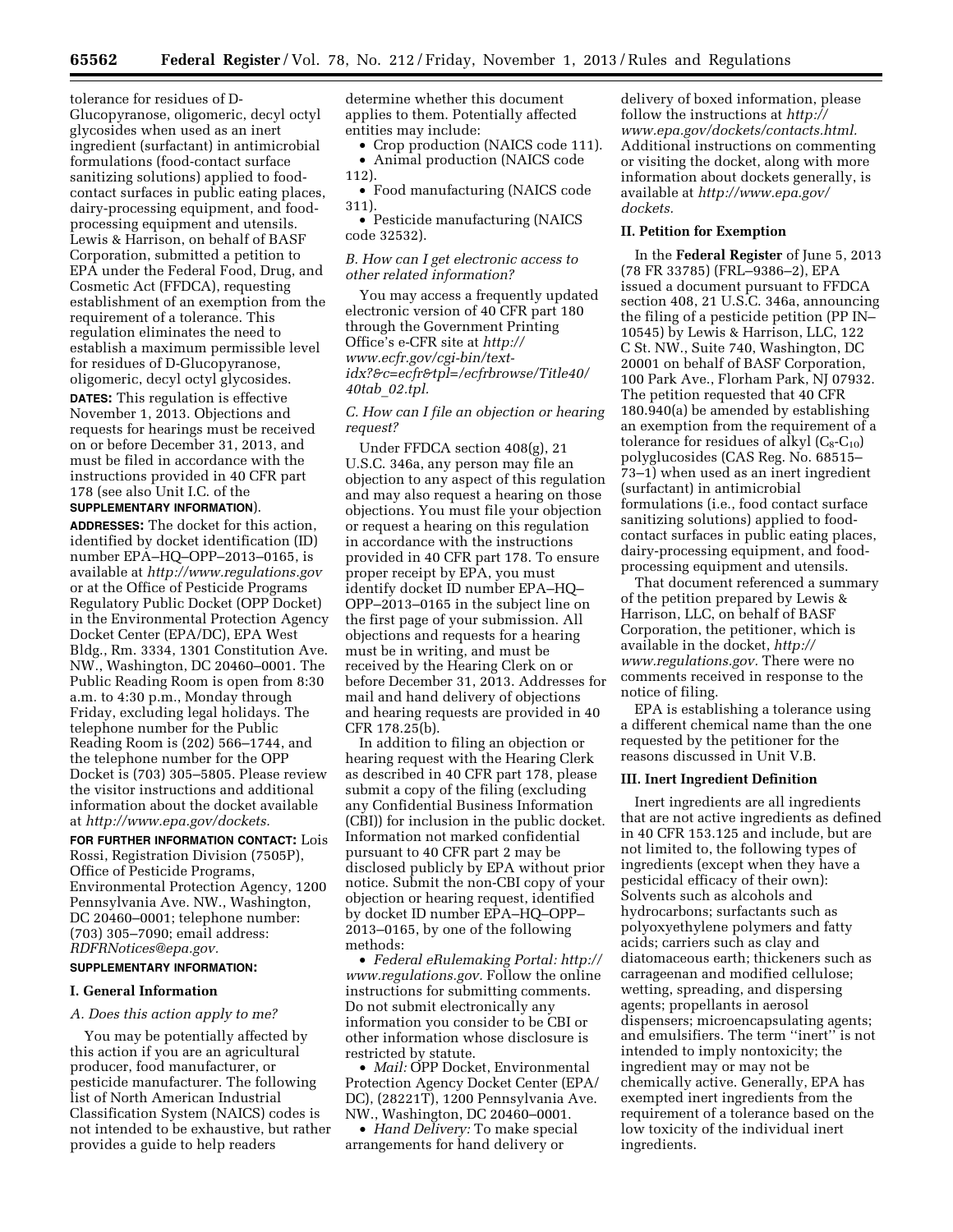## **IV. Aggregate Risk Assessment and Determination of Safety**

Section 408(c)(2)(A)(i) of FFDCA allows EPA to establish an exemption from the requirement for a tolerance (the legal limit for a pesticide chemical residue in or on a food) only if EPA determines that the tolerance is ''safe.'' Section 408(b)(2)(A)(ii) of FFDCA defines ''safe'' to mean that ''there is a reasonable certainty that no harm will result from aggregate exposure to the pesticide chemical residue, including all anticipated dietary exposures and all other exposures for which there is reliable information.'' This includes exposure through drinking water and in residential settings, but does not include occupational exposure. Section 408(b)(2)(C) of FFDCA requires EPA to give special consideration to exposure of infants and children to the pesticide chemical residue in establishing a tolerance and to ''ensure that there is a reasonable certainty that no harm will result to infants and children from aggregate exposure to the pesticide chemical residue. . . .''

EPA establishes exemptions from the requirement of a tolerance only in those cases where it can be clearly demonstrated that the risks from aggregate exposure to pesticide chemical residues under reasonably foreseeable circumstances will pose no appreciable risks to human health. In order to determine the risks from aggregate exposure to pesticide inert ingredients, the Agency considers the toxicity of the inert in conjunction with possible exposure to residues of the inert ingredient through food, drinking water, and through other exposures that occur as a result of pesticide use in residential settings. If EPA is able to determine that a finite tolerance is not necessary to ensure that there is a reasonable certainty that no harm will result from aggregate exposure to the inert ingredient, an exemption from the requirement of a tolerance may be established.

Consistent with FFDCA section 408(c)(2)(A), and the factors specified in FFDCA section 408(c)(2)(B), EPA has reviewed the available scientific data and other relevant information in support of this action. EPA has sufficient data to assess the hazards of and to make a determination on aggregate exposure for D-Glucopyranose, oligomeric, decyl octyl glycosides including exposure resulting from the exemption established by this action. EPA's assessment of exposures and risks associated with D-Glucopyranose, oligomeric, decyl octyl glycosides follows.

### *A. Toxicological Profile*

EPA has evaluated the available toxicity data and considered their validity, completeness, and reliability as well as the relationship of the results of the studies to human risk. EPA has also considered available information concerning the variability of the sensitivities of major identifiable subgroups of consumers, including infants and children. Specific information on the studies received and the nature of the adverse effects caused by D-Glucopyranose, oligomeric, decyl octyl glycosides as well as the noobserved-adverse-effect-level (NOAEL) and the lowest-observed-adverse-effectlevel (LOAEL) from the toxicity studies are discussed in this unit.

In order to make a safety finding on D-Glucopyranose, oligomeric, decyl octyl glycosides, EPA used data on the chemical itself and structurally similar chemicals—alkyl  $(C_{12}-C_{14})$ polyglycosides and alkyl  $(C_{10}$ - $C_{16})$ polyglycosides (also known as Dglycopyranose, oligomeric,  $C_{10}$ - $C_{16}$ alkyl glycosides). These three chemicals differ from one another only in the length of the alkyl chain. Given these structural similarities, these chemicals are expected to have similar toxicological characteristics. Therefore, data on alkyl  $(C_{10}$ - $C_{16}$ ) polyglycosides and alkyl  $(C_{12}-C_{14})$  polyglycosides have been used to make a safety finding on alkyl  $(C_8-C_{10})$  polyglycosides. For ease of reading, alkyl polyglycosides will be collectively known throughout the document as ''APG'' with the specific carbon chain length identified as " $(C_x$ - $C_{x}$ )," when appropriate.

Acute studies indicate low acute oral and dermal toxicity. Studies using APG  $(C_8-C_{10})$  did not show evidence of eye or skin irritation. Repeat dose studies for APGs include a 90-day gavage study, a 14-day dermal, a reproduction study, and a developmental study. In the 90 day rat oral (gavage) study APG  $(C_{12}-C_{14})$ was administered at dose levels of 0, 250, 500, or 1,000 milligram/kilogram/ day (mg/kg/day) for 5 days/week. There were no treatment-related adverse effects on body weight, body weight gain, food consumption, hematological or clinical chemistry parameters, or organ weights. Adverse treatmentrelated effects were limited to irritation in the forestomach in both males and females receiving 500 or 1,000 mg/kg/ day. Effects were reversible following the cessation of treatment, but not reversible during treatment. Because humans do not have a forestomach that serves as a storage reservoir as in rodents, the effects seen in the rat forestomach are likely to be significantly

more severe than what would be expected from the compound in the glandular stomach in humans and subsequently, have less relevance to humans. Therefore, the EPA determined the systemic oral toxicity NOAEL was 1,000 mg/kg/day. A LOAEL was not determined.

A 14-day dermal study on APGs  $(C_8$ - $C_{10}$ ) was conducted on rabbits (New Zealand white) at doses of 0, 60, 180, 540, 1,500, and 3,000 mg/kg/day. While skin irritation was observed at doses above 180 mg/kg/day and changes in hematological and clinical parameters and testicular degeneration were observed at the dose levels of 1,500 and 3,000 mg/kg/day, these effects are likely attributable to stress and inflammation due to the severe irritation caused by the test substance and therefore a NOAEL for systemic effects was not established.

A 1-generation reproductive screening study on APG  $(C_{10}$ - $C_{16})$  was conducted on male and female rats following daily administration (gavage) of 100, 300, and 1,000 mg/kg/day. No effects indicative of general toxicity were observed in parental animals. Relative and absolute weights of testes, epididymides, and seminal vesicles did not differ between test and control animals. No reproductive parameters were affected including mean litter weights, mean pup weights, sex ratios, and gestation periods. Pre-weaning clinical signs showed no treatment-related effects in pups, nor did necropsy reveal any effects in decedent or Fl pups. Macroscopic examination revealed no difference between treated and control animals. A NOAEL of 1,000 mg/kg/day for reproductive effects can be deduced.

In a rat developmental toxicity study, APG  $(C_{12}-C_{14})$  was administered by gavage at dose levels of 0, 100, 300, and 1,000 mg/kg/day on gestation days 6 to 15. No treatment-related maternal deaths; clinical signs; or decreases in mean body weight, weight gain, corrected weight gain, or gross lesions were observed in this study. In addition, there were no treatment-related developmental effects (e.g., external abnormalities, visceral abnormalities, or skeletal malformations/variations). Therefore, the developmental and maternal NOAEL is 1,000 mg/kg/day. A LOAEL was not determined.

No immunotoxicity or neurotoxicity studies are available in the database; however, APGs  $(C_8-C_{10})$  are unlikely to produce neurotoxicity or evoke immunological response given the lack of any toxicity, including any immunotoxicity or neurotoxicity, at high doses (1,000 mg/kg/day). Mutagenicity studies on various chain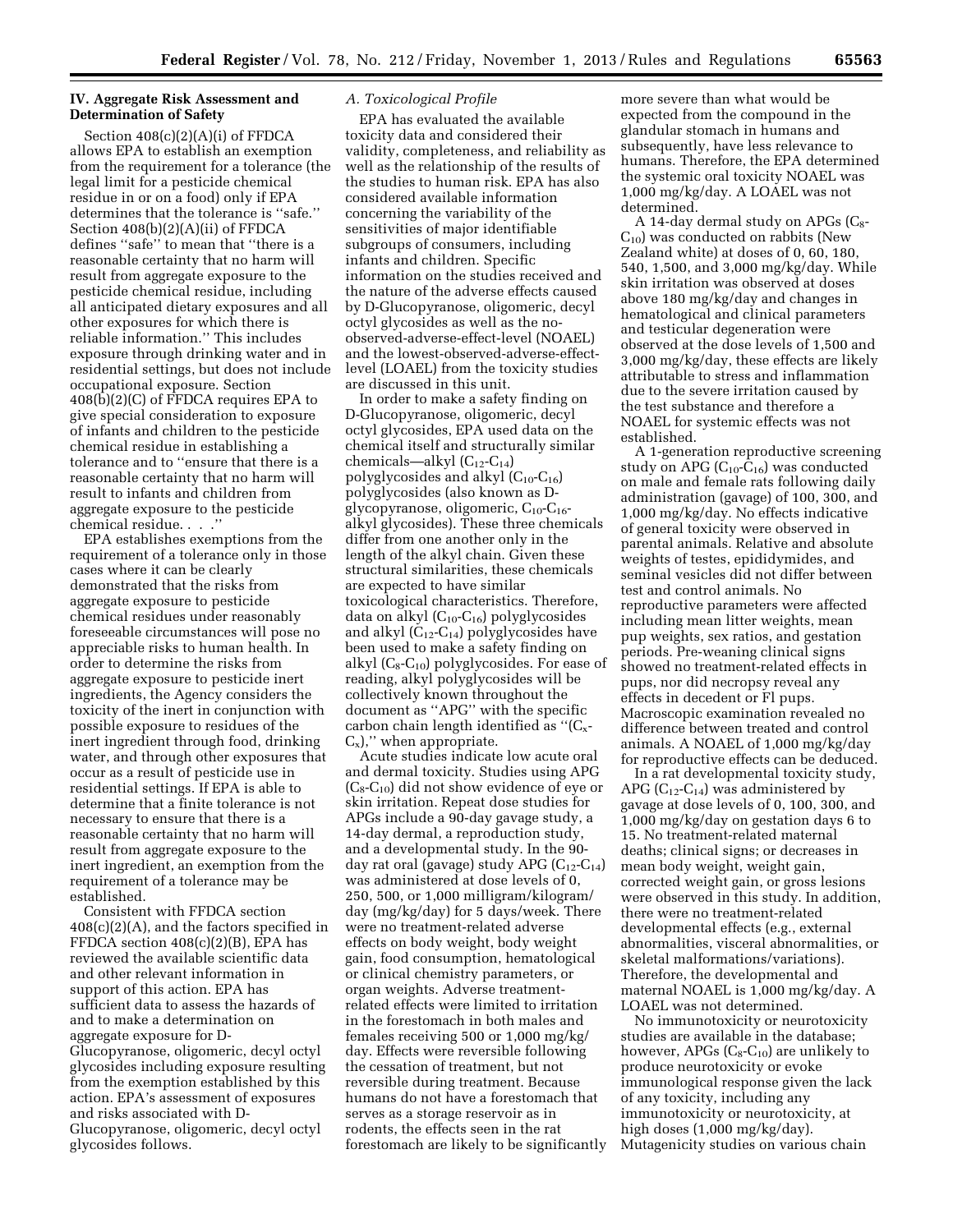lengths of APGs were negative indicating that APGs are not likely to be mutagenic. No carcinogenicity studies are available on APGs; however, APGs are not expected to be carcinogenic based on lack of mutagenicity, lack of any systemic toxicity at doses up to and including 1,000 mg/kg/day, and the rapid metabolism of these chemicals to sugars and alcohols and excretion from the body.

## *B. Toxicological Points of Departure/ Levels of Concern*

Metabolism studies on structurally related chemicals indicate that the body can effectively metabolize Dglucopyranose, oligomeric, C<sub>10</sub>-C<sub>16</sub>-alkyl glycosides to water-soluble substances (predominantly sugar and various alcohols) that are readily excreted from the body. No adverse effects were seen any of the repeat dose studies conducted via the oral route of exposure at or above the limit dose. No endpoint of concern was identified based on the available studies in the database.

## *C. Exposure Assessment*

Because no endpoint of concern was identified based upon available data, a qualitative risk assessment was conducted.

1. *Dietary exposure from food and feed uses.* In evaluating dietary exposure to D-Glucopyranose, oligomeric, decyl octyl glycosides, EPA considered exposure under the proposed exemption from the requirement of a tolerance. For purposes of this action, EPA qualitatively assessed dietary exposures from D-Glucopyranose, oligomeric, decyl octyl glycosides as follows:

Dietary exposure could potentially occur from consuming foods directly treated with pesticide products containing the inert ingredient. In addition, dietary exposure to APGs could occur as a result of contact with surfaces treated with antimicrobial formulations containing the inert ingredient, including food-contact surfaces in public eating places, dairyprocessing equipment, or foodprocessing equipment and utensils. Dietary exposure may also come from consuming animal products from animals exposed to the inert ingredient via pesticide application or from eating feed treated with pesticide products containing the inert ingredient.

2. *Dietary exposure from drinking water.* Dietary exposure from drinking water to D-Glucopyranose, oligomeric, decyl octyl glycosides can occur by drinking water that has been contaminated by contact with pesticide treated areas, such as countertops. Since an endpoint for risk assessment was not identified, a quantitative dietary exposure assessment from drinking water for D-Glucopyranose, oligomeric, decyl octyl glycosides was not conducted.

3. *From non-dietary exposure.* The term ''residential exposure'' is used in this document to refer to nonoccupational, non-dietary exposure (e.g., textiles (clothing and diapers), carpets, swimming pools, and hard surface disinfection on walls, floors, tables). APGs are used in laundry detergents, hard surface and household cleaners, as rinse aids in dishwashers and in personal care products. Nondietary exposure could result from both pesticidal and non-pesticidal uses.

4. *Cumulative effects from substances with a common mechanism of toxicity.*  Section 408(b)(2)(D)(v) of FFDCA requires that, when considering whether to establish, modify, or revoke a tolerance, the Agency consider ''available information'' concerning the cumulative effects of a particular pesticide's residues and ''other substances that have a common mechanism of toxicity.''

EPA has not found D-Glucopyranose, oligomeric, decyl octyl glycosides to share a common mechanism of toxicity with any other substances, and D-Glucopyranose, oligomeric, decyl octyl glycosides does not appear to produce a toxic metabolite produced by other substances. For the purposes of this tolerance action, therefore, EPA has assumed that D-Glucopyranose, oligomeric, decyl octyl glycosides does not have a common mechanism of toxicity with other substances. For information regarding EPA's efforts to determine which chemicals have a common mechanism of toxicity and to evaluate the cumulative effects of such chemicals, see EPA's Web site at *[http://](http://www.epa.gov/pesticides/cumulative) [www.epa.gov/pesticides/cumulative.](http://www.epa.gov/pesticides/cumulative)* 

# *D. Safety Factor for Infants and Children*

As part of its qualitative assessment, the Agency did not use safety factors for assessing risk, and no additional safety factor is needed for assessing risk to infants and children. The toxicity database for APGs contains several acute studies, a 90-day oral toxicity study, a 14-dermal study, a developmental toxicity study, and a reproductive screening toxicity study. No hazard was identified based on those studies. The toxicity database does not contain a carcinogenicity study, an immunotoxicity study, or a neurotoxicity study, but for the reasons stated in Unit IV.A., the Agency has concluded that there are no concerns for

carcinogenicity, immunotoxicity, or neurotoxicity for this chemical. No developmental or reproductive effects were seen in the available studies. Thus, there is no residual uncertainty regarding prenatal and/or postnatal toxicity of D-Glucopyrnose, oligomeric, decyl octyl glycosides.

Based on this information, there is no concern at this time for increased sensitivity to infants and children to D-Glucopyrnose, oligomeric, decyl octyl glycosides when used as an inert ingredient in antimicrobial formulations applied to food-contact surfaces in public eating places, dairy-processing equipment, and food-processing equipment and utensils.

# *E. Aggregate Risks and Determination of Safety*

Taking into consideration all available information on D-Glucopyranose, oligomeric, decyl octyl glycosides, EPA has determined that there is a reasonable certainty that no harm to any population subgroup will result from aggregate exposure to D-Glucopyranose, oligomeric, decyl octyl glycosides under reasonably foreseeable circumstances. Therefore, the establishment of an exemption from tolerance under 40 CFR 180.940(a) for residues of D-Glucopyranose, oligomeric, decyl octyl glycosides when used as an inert ingredient in in antimicrobial foodcontact surface sanitizing solutions is safe under FFDCA section 408.

#### **V. Other Considerations**

## *A. Analytical Enforcement Methodology*

An analytical method is not required for enforcement purposes since the Agency is establishing an exemption from the requirement of a tolerance without any numerical limitation.

# *B. Revisions to Petitioned-For Tolerances*

Alkyl  $(C_8-C_{10})$  polyglycosides and D-Glucopyranose, oligomeric, decyl octyl glycosides are alternate names for the chemical with the CAS Reg. No. 68515– 73–1 and therefore, represent the same chemical. EPA is using the latter name because it is the one used in the Chemical Abstract (CA) Index and the one EPA has used to establish other exemptions from the requirement of tolerance for this chemical.

### **VI. Conclusions**

Therefore, an exemption from the requirement of a tolerance is established under 40 CFR 180.940(a) for D-Glucopyranose, oligomeric, decyl octyl glycosides (CAS Reg. No. 68515–73–1) when used as an inert ingredient (surfactant) in antimicrobial